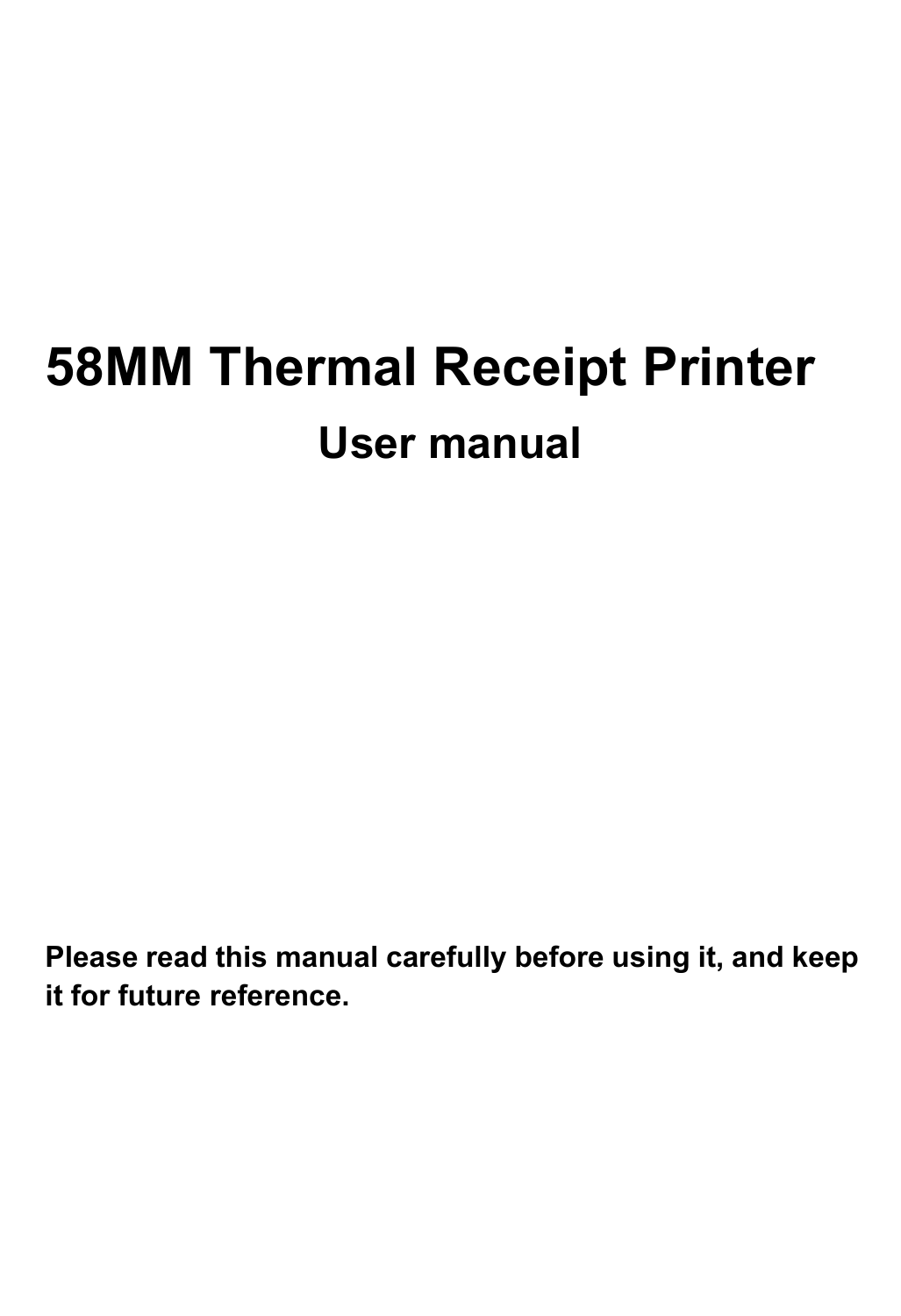#### **About this manual**

Thank you for your purchase of our company's 58MM thermal printer. This manual can help you learn to use this product. Please read this manual before use, and safekeeping, so that all the use of this product can read it.

#### **Note**

Due to our constant efforts to improve and upgrade the product's function and performance, our company reserves the right to change the hardware and software specifications in the manual without prior notice.

If you find any errors or missions in the contents of this manual, please tell us or our agent,thank you very much.

Without the prior written permission of our company, the contents of the relevant manual attached to the product shall not be reproduced, transmitted, transcribed, stored, etc.

#### **Statement**

This product is type A product, may cause the radio interference in the living environment, in this case,the user need to protect the interference with effective protection measures.

#### **Safety tips:**

●Do not disassemble the printer personally, pls read this manual before use.

●The printer should be installed in a solid place to avoid vibration or impact damage to the printer.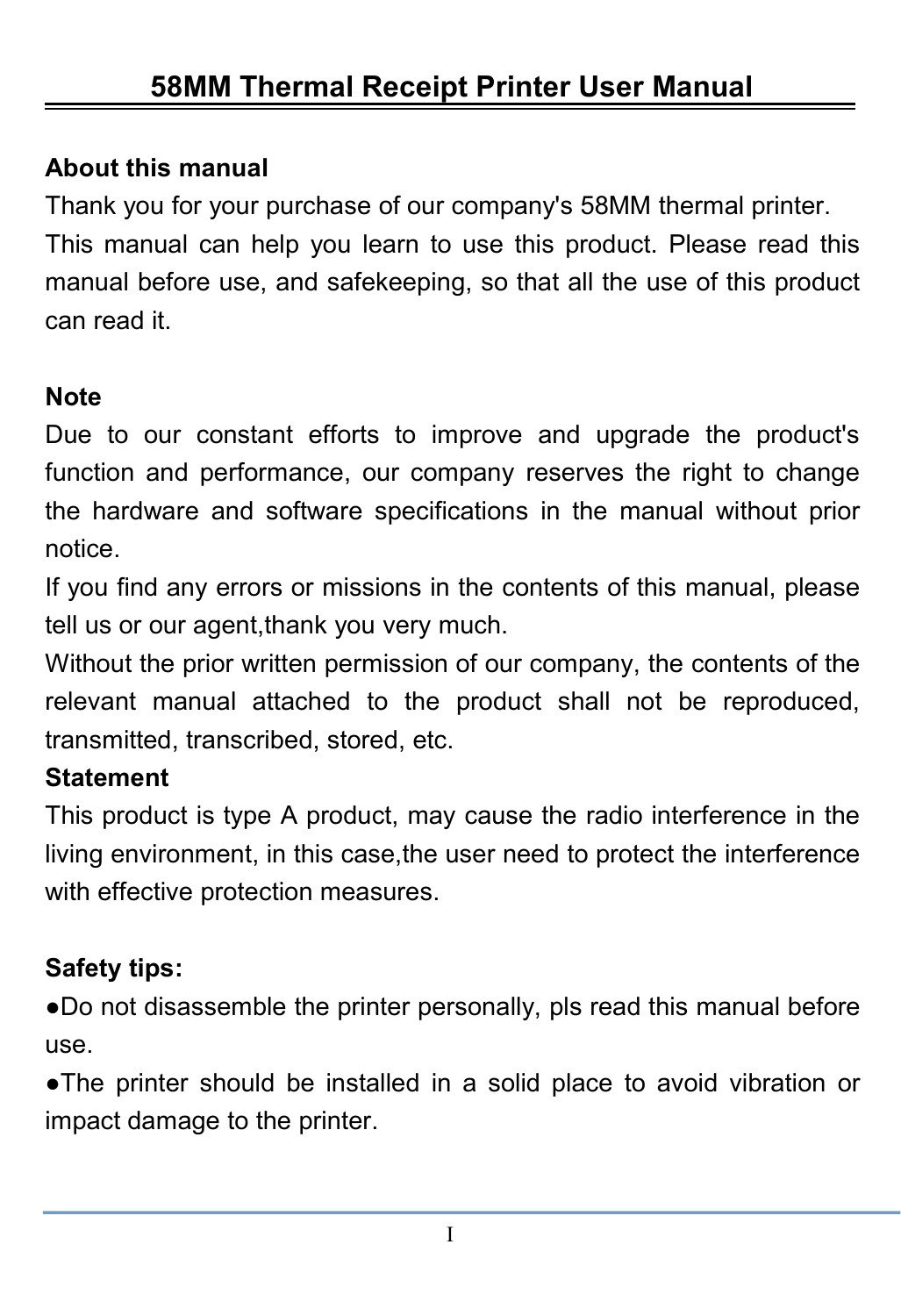●Do not store and use the printer in the environment of high temperature, high humidity, and heavy pollution.

●The power adapter of the printer should be connected to the grounding socket, should be avoided to connected to the same socket with large motor or other can lead to voltage fluctuation equipments, or may lead abnormal to printer and even damage to the printer

●Pls use the standard power adapter to the printer.

●When plug connection line, please make sure the printer power is closed.

●When the printer is printing, please do not open the paper cover, otherwise it may cause unexpected situation, and even damage the printer.

●After printing, print head is still at high temperature, pls do not touch, to avoid burn.

●Pls do not use dissolved substances, such as: benzene, thinner or alcohol wipe to clean the printer casing. At the same time, please do not use corrosive chemicals and detergent to contact printer. To avoid damage to the printer.

●Pls use our company approved or regular factory produced printing paper, otherwise it may lead to poor print quality, and even damage the printer core.

●Thermal printing paper printing letter save time is related to thermal printing paper quality, if you want to print the long-term preservation bills, please choose a long-term thermal paper.

●The printer is only suitable for using in the altitude below 2000M.

●The printer is only suitable for use in non tropical climates.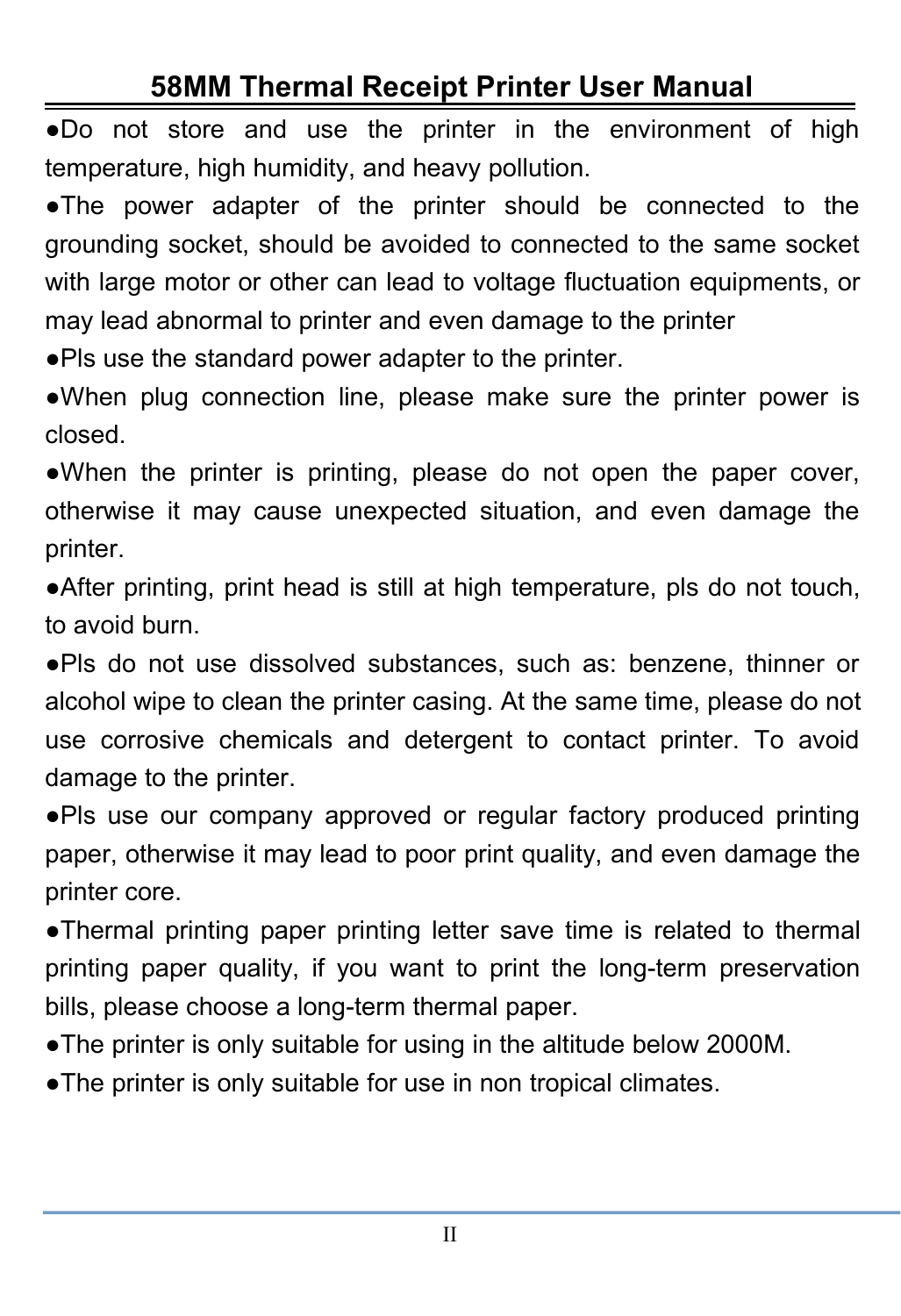#### **Application Area:**

- ●Electronic cash register POS system printing
- ●Electronic transfer system printing
- ●Sports, postal, civil aviation bill printing
- ●Query, service system bill printing
- ●Tax bill printing

#### **Package:**

- ●Printer 1PC
- ●Standard power adapter (including power line) 1 SET
- ●Paper roll 1 ROLL
- ●USB Data cable 1PC
- ●Use manual 1PC
- ●Driver CD 1PC

#### **Printer Features**:

- ●Exquisite design high tech sense;
- ●Easy paper feed structure, simple and convenient operation;
- ●High reliability oflarge motor and large gear movement;

 $\bullet$ 130 mm / s ultra high speed print, significantly improve the printing efficiency;

●Big paper warehouse design, the perfect support for 83MM large diameter rolls;

●Rich interface optional: USB, COM, Internet (100M), WIFI, Bluetooth. (Combination optional);

- •Support GB18030 large font and multi language ;
- ●Supports LOGO and graphics downloads and print;
- ●Supports Windows, Linux, Android and IOS system print;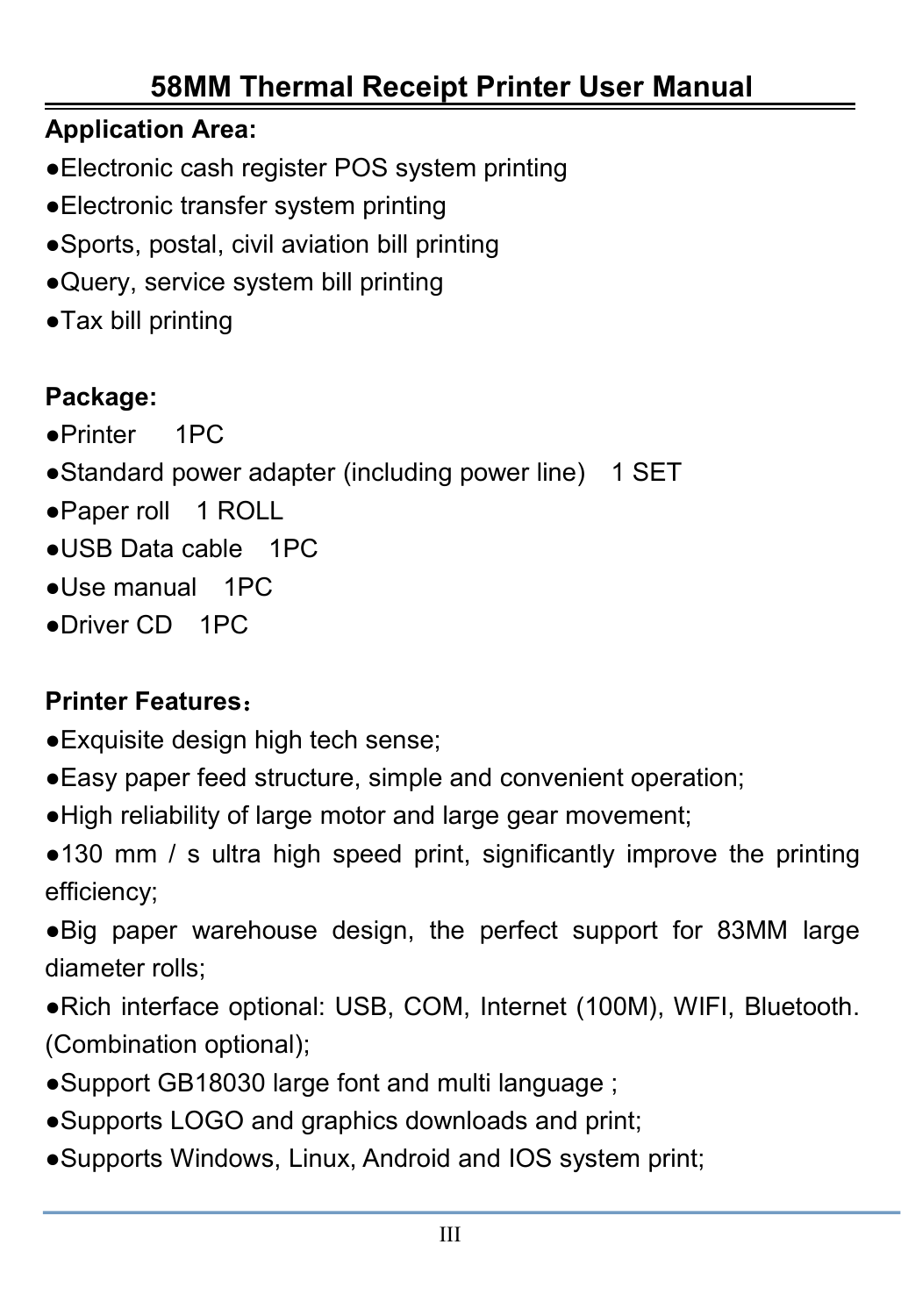#### **Printer Parameters:**

| Items                 |                                    | Parameters                                                                                                                               |  |
|-----------------------|------------------------------------|------------------------------------------------------------------------------------------------------------------------------------------|--|
| Print<br>parameters   | <b>Printing Method</b>             | <b>Thermal Line</b>                                                                                                                      |  |
|                       | Effective<br><b>Printing Width</b> | 48MM                                                                                                                                     |  |
|                       | Resolution                         | 384dots/Line(8dots/mm,203dpi)                                                                                                            |  |
|                       | <b>Printing Speed</b>              | 130mm/Second                                                                                                                             |  |
|                       | Interface<br>Optional              | USB, COM, Internet (100M), WIFI, Bluetooth<br>(Combination optional)                                                                     |  |
|                       | Line Spacing                       | 3.75 mm(Can adjust line spacing by<br>command)                                                                                           |  |
|                       | Line No.                           | Font A-32 lines/Font B-42 lines/<br>Simple, traditional chinese-16 Lines                                                                 |  |
|                       | Character                          | Standard GB18030 simplified / traditional<br><b>Chinese Fonts</b>                                                                        |  |
|                       | <b>Character Size</b>              | ANKcharacter, Font A:1.5×3.0mm (12×24<br>dots);Font B:1.1×2.1mm(9×17 dots);<br>Simplified/Traditional Chinese: 3.0×3.0mm<br>(24×24 Dots) |  |
| Bar code<br>Character | Extended<br>character set          | PC437/Katakana/PC850/PC860/PC863/<br>PC865/WestEurope/Greek/Hebrew/<br>EastEurope/Iran/WPC1252/PC866/PC852/                              |  |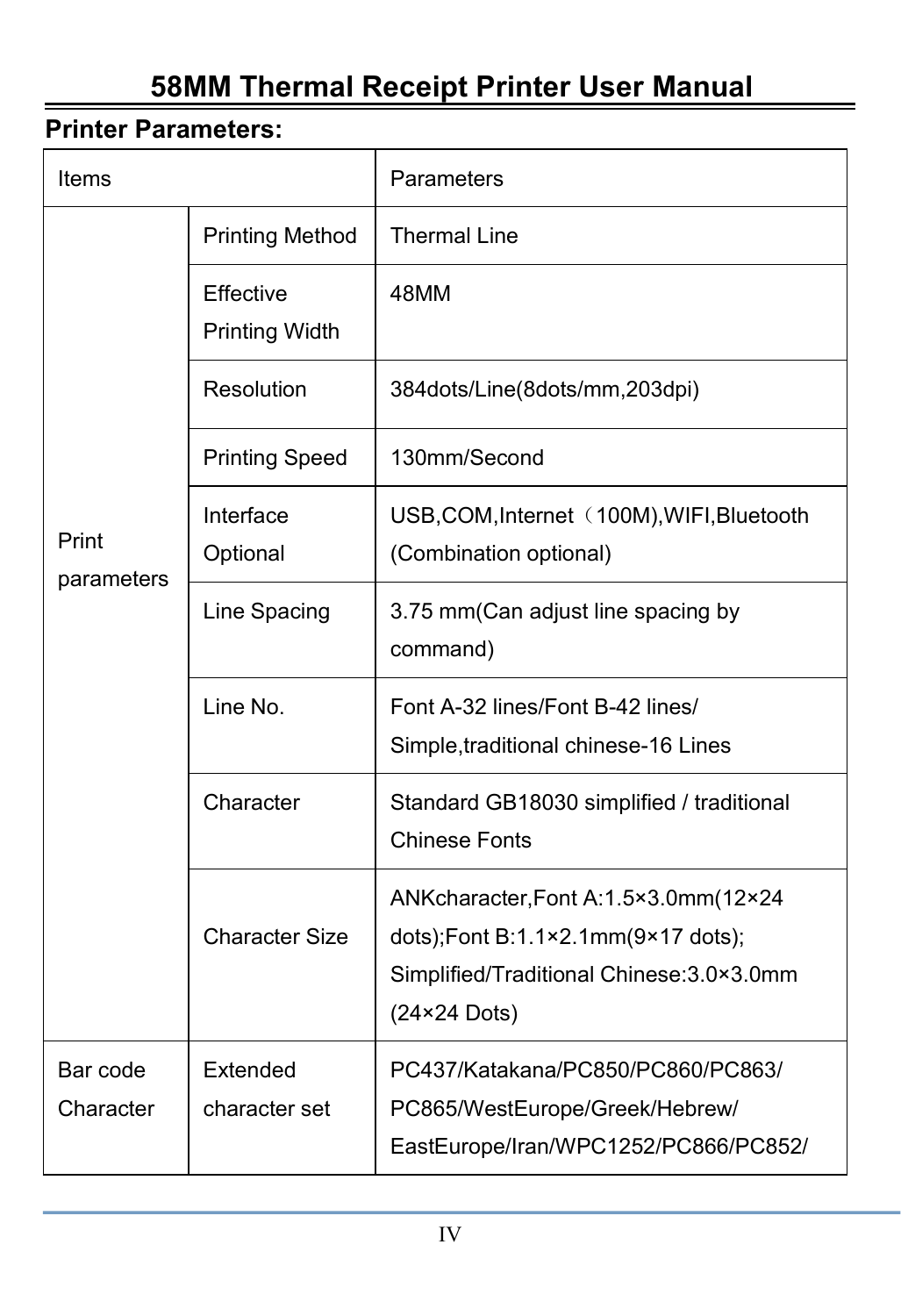|                                 |                                                            | PC858/IranII/Latvian/Arabic/PT151,1251/<br>PC737/WPC/1257/ThaiVietnam/PC864/<br>PC1001/(Latvian)/(PC1001)/(PT151,1251)/<br>(WPC1257)/(PC864)/(Vietnam)/(Thai) |
|---------------------------------|------------------------------------------------------------|---------------------------------------------------------------------------------------------------------------------------------------------------------------|
|                                 | Bar code                                                   | 1D bar code: UPC-A/UPC-E/JAN13(EAN13)/<br>JAN8(EAN8)CODE39/ITF/CODABAR/<br>CODE93/CODE128<br>2D bar code:QRCODE                                               |
| Graphics<br>printing            | Graphics<br>Supports bitmap download and print<br>printing |                                                                                                                                                               |
| Paper                           | Type                                                       | <b>Thermal Line</b>                                                                                                                                           |
|                                 | Width                                                      | 57.5±0.5mm                                                                                                                                                    |
|                                 | <b>Diameter</b>                                            | ≤83mm                                                                                                                                                         |
| Power                           | Power Adaptor                                              | Input:AC 110V/220V,50-60Hz<br>Output:DC 12V/2A                                                                                                                |
|                                 | <b>Casher Drawer</b><br>output                             | <b>DC 12V/1A</b>                                                                                                                                              |
| physical<br>characterist<br>ics | Weight                                                     | $0.75$ kg                                                                                                                                                     |
|                                 | Dimension                                                  | 180*115*127(MM)                                                                                                                                               |
| Environme<br>nt                 | Working                                                    | Temp:5 ~ $45^{\circ}$ C, Humidity:10 ~ 80%                                                                                                                    |
|                                 | Storage                                                    | Temp:-10 ~ $50^{\circ}$ C, Humidity:10 ~ 90%(No dew                                                                                                           |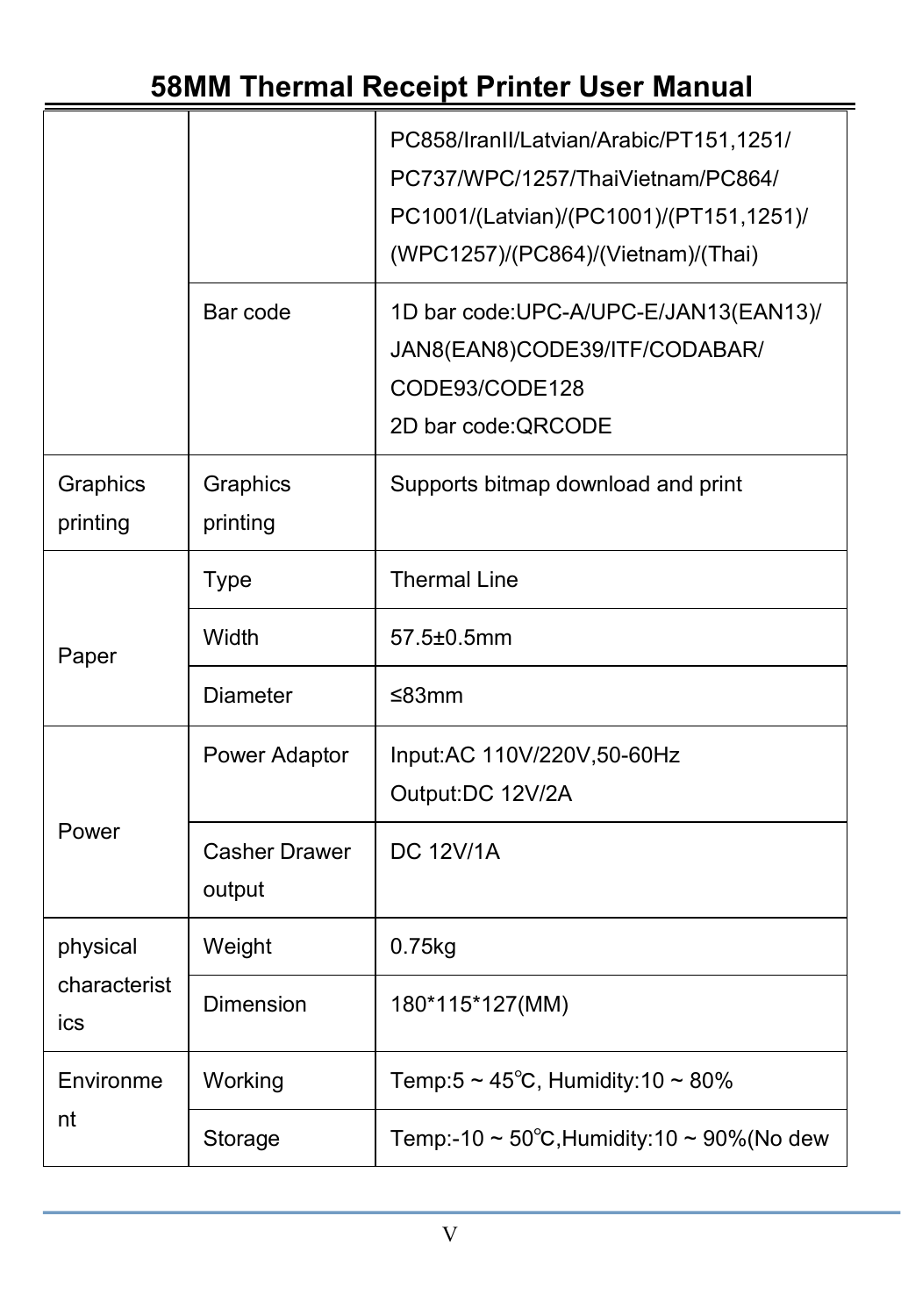| Reliability<br>parameter | Print Head Life | 50KM(print density≤12.5) |
|--------------------------|-----------------|--------------------------|

#### **Printer connection:**

1 connect the power adapter cable to the printer power supply interface.

- 2 connect the data cable to the printer's interface.
- 3 the cashier drawer cable connected with printer interface .



#### **Install the print paper**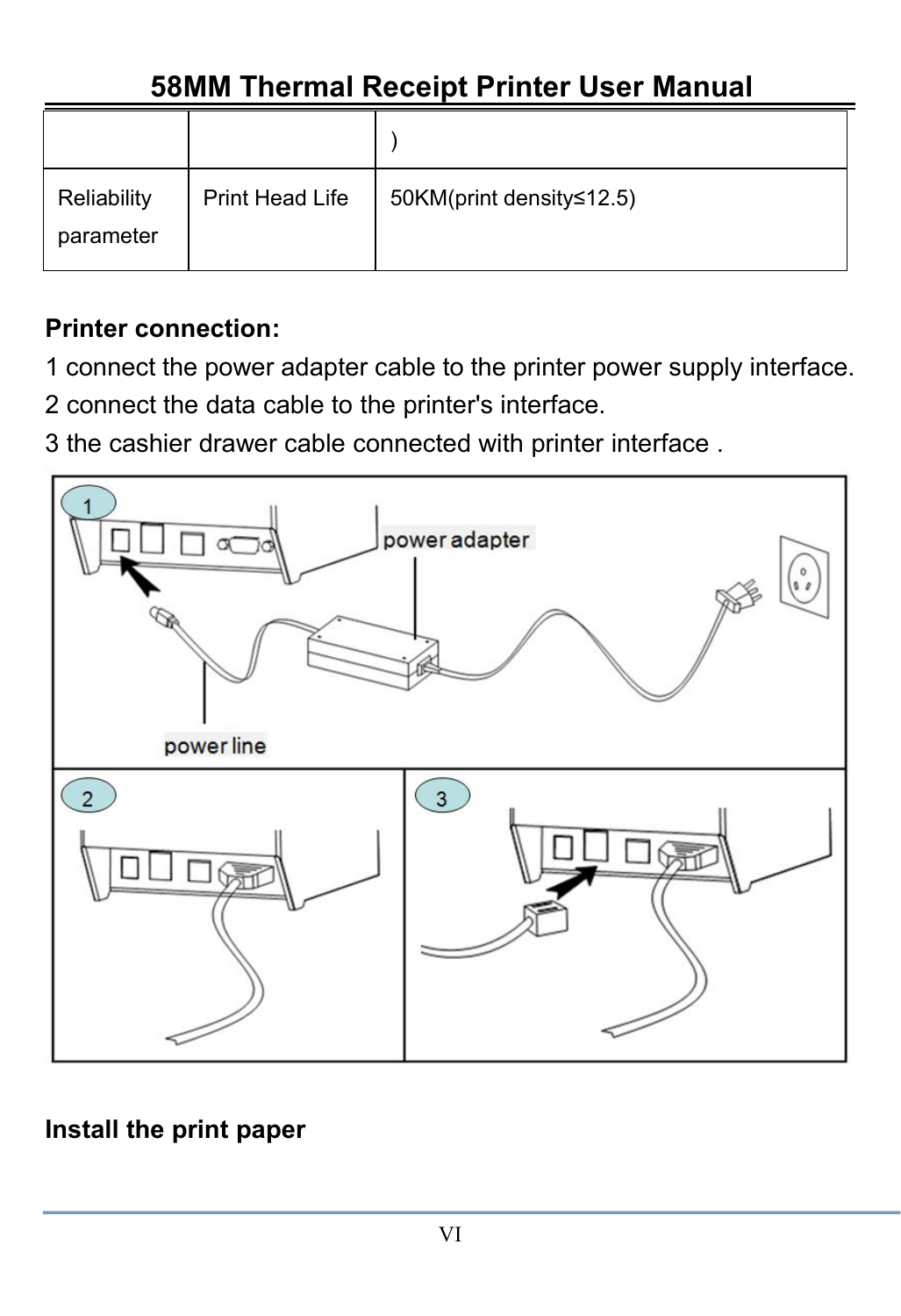58MM series thermal printer using 58MM thermal paper, using easy paper structure, convenient to install paper.

1 Pressing down the cover open button, open the printer cover.

2 Put thermal print paper in the paper holder according to the pic below.

3 Pull a little paper out of the warehouse.

4 tear excess printing paper.



Note: take care of the roll direction, if reverse direction, the content won't be print out.

#### **Switch, key name, indicator and function:**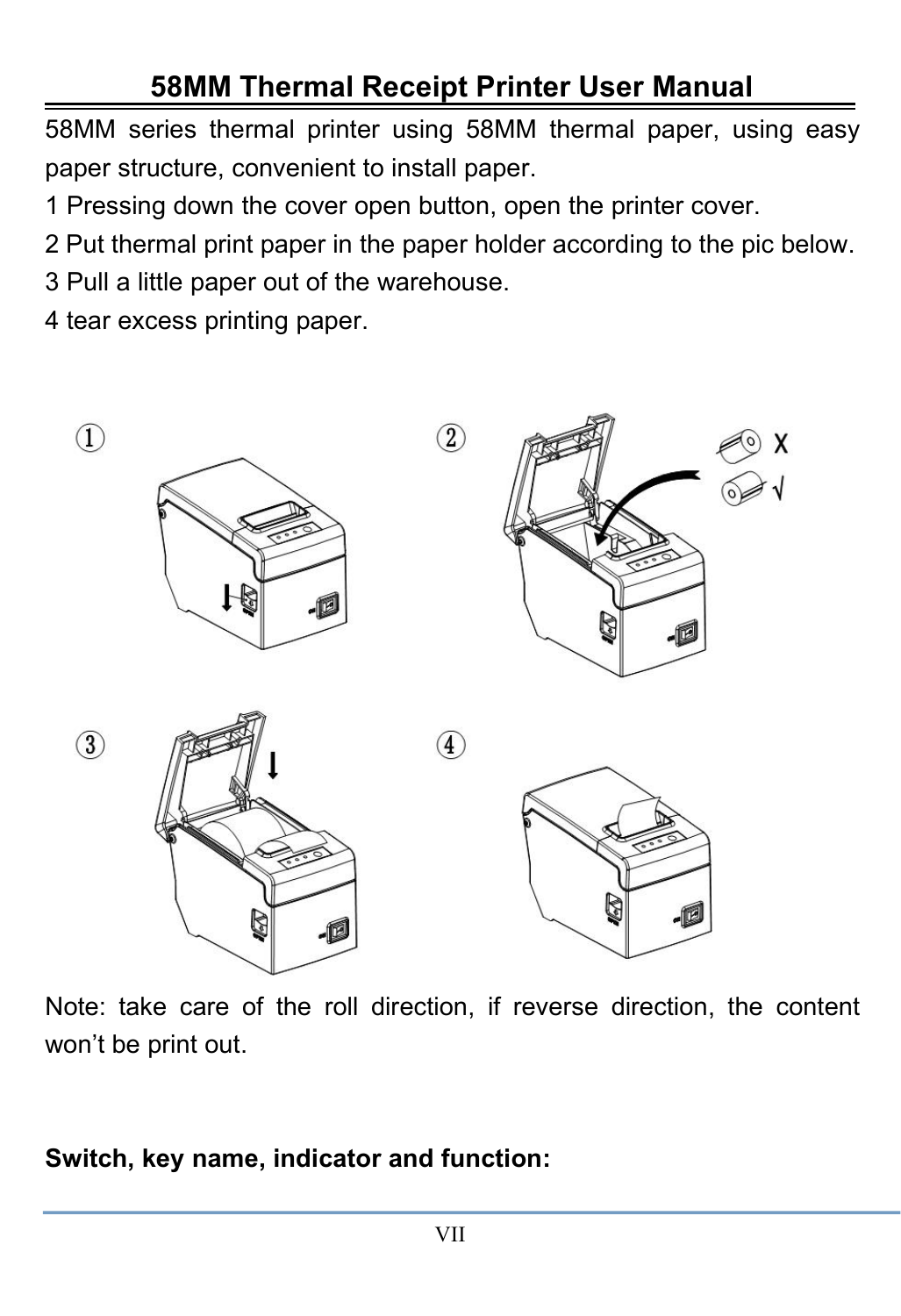#### **1 powerswitch**

The switch can turned on and off the printer power supply.

#### **2 (feed) key (FEED)**

Press the button can feed, if keep on press this button will continued to feed.

#### **3 (short paper) light (Paper)**

This indicator and the Error lamp flashing at the same time indicates that the printer is short of paper, this indicator and the Error lamp off means the printer has paper.

#### **4 (power) lamp (power)**

The indicator light on indicates that the printer is connected to the power supply, this light off indicates that the printer power is off.

#### **5 (error) light (Error)**

When the printer is missing paper, print head overheating, the lid is not closed well etc., the indicator lights will flashing.

#### **Self test:**

Printer self-test method are as follows: when the printer connected to the power adapter, press (feed) key and open the printer power at the same time, released the button after approximately 2 seconds, printers will print out current printer status and settings.

#### **Printer Repair and maintenance:**

1. printer external and warehouse cleaning: please use a wet cloth gently wipe the printer surface and internal paper warehouse.

2. Printer core clean: printer core must be clean on time, especially the quality of printing is decline, cleaning methods are as follows: put cotton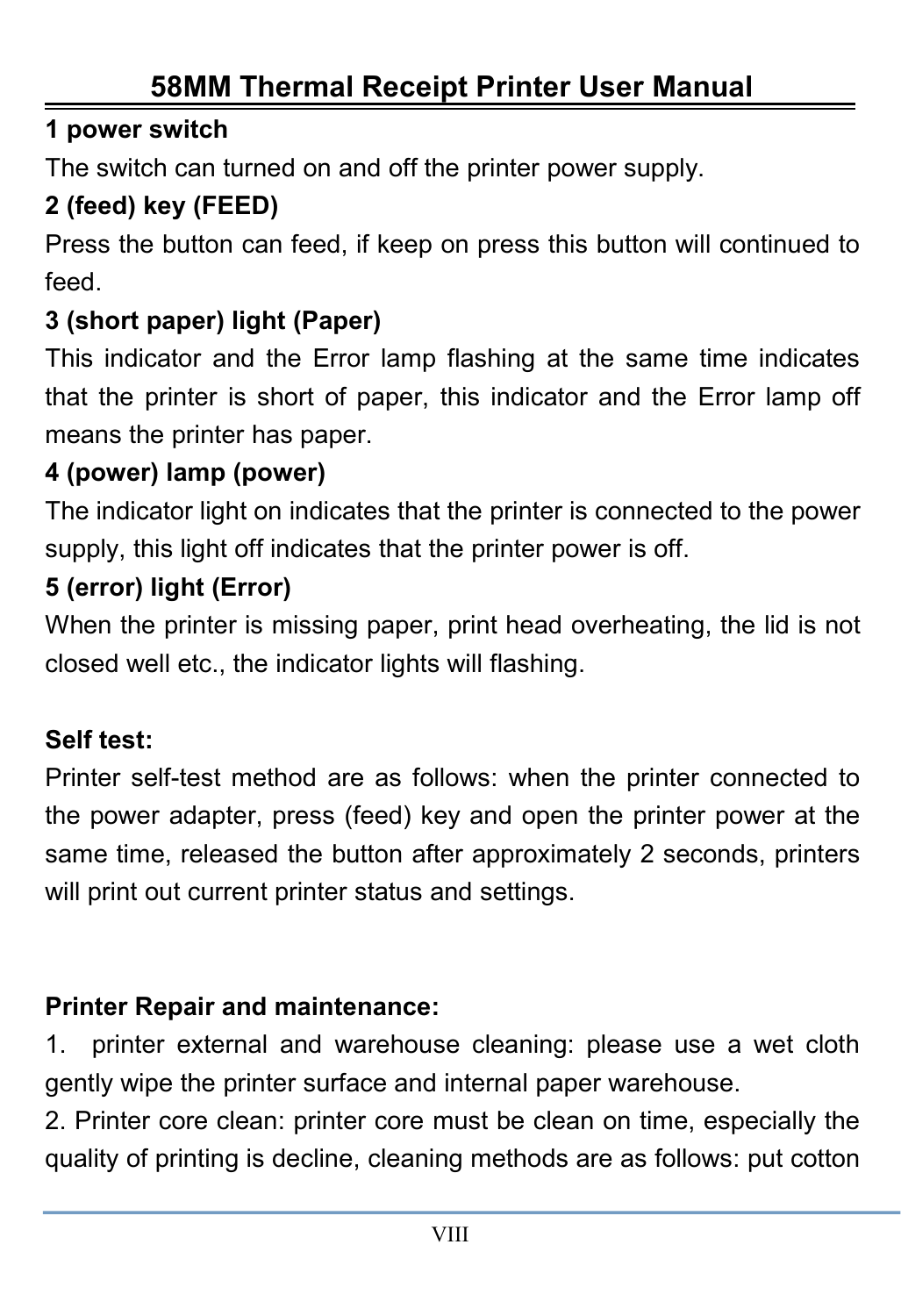dipped in anhydrous alcohol and gently wipe the printer core ceramic parts as shown in the picture below until clean enough.

3.If find water inside printer, please immediately disconnect the printer power, and dry the printer naturally.

#### **Failure Analysis:**

| Failure phenomenon           | Failure cause               | Solution                              |
|------------------------------|-----------------------------|---------------------------------------|
| indicator<br>Printer feed    | Printer lack of paper       | Install paper correctly               |
| Error<br>indicator<br>and    |                             |                                       |
| flashing<br>at<br>same       |                             |                                       |
| time, and make a Di Di       |                             |                                       |
| beep sound                   |                             |                                       |
| Printer<br>flashing<br>error | 1. The printer head is too  | 1. Open the cover and dissipate       |
| and make a Di Dibeep         | hot                         | heat fully then go on printing.       |
| sound                        | 2. The flip not closed well | 2. Cover the flip well                |
| When the printer prints      | Print<br>install<br>paper   | Pls install the print paper for a     |
| only paper run but not       | reverse                     | opposite direction                    |
| print                        |                             |                                       |
| The printer print fuzzy      | The print head not clean    | Put cotton dipped in anhydrous        |
|                              | for a long time             | alcohol and gently wipe the printer   |
|                              |                             | core ceramic parts until clean        |
|                              |                             | enough                                |
|                              | The character colour in     | Pls choose high quality thermal       |
|                              | thermal paper no good       | paper                                 |
| There is no response of      | The power adaptor not       | Pls check power<br>adaptor is         |
| printer                      | connected                   | well<br>not, power<br>connected<br>or |
|                              |                             | switch is turn on or not              |
|                              |                             |                                       |